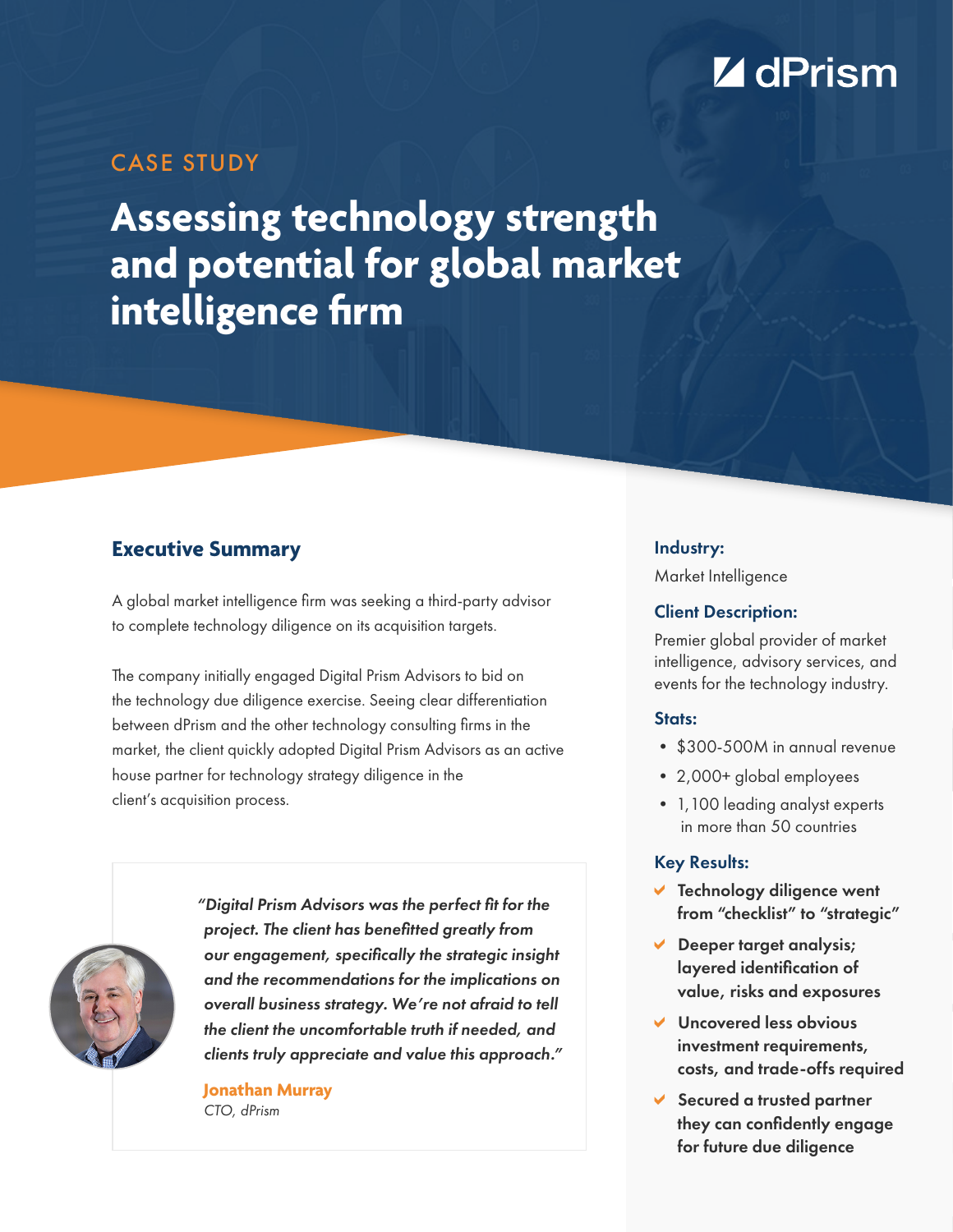## **The Challenge**

The client had a traditional information product that was used by companies around the world to determine the financial parameters and calculations.

While traditional "Big Five" consulting firms provide technology due diligence, most of these firms follow a methodology that is generally more focused on checking the boxes for a standard technology diligence process.

The output of these types of engagements typically leads to a comprehensive report. However, the report does not typically delve into business strategy as a result of the findings. Nor does it provide strategic guidance regarding next steps for the organization.

*"The global market intelligence firm was seeking a more strategic approach to the technology assessment process, plus an external partner who could advise on strength of potential acquisitions."*

For this global market intelligence company, this scenario was spot-on. The company had hired consultants in the past for due diligence but were at a point where they needed a more strategic approach to the technology assessment process.

Subsequently, senior leadership at the organization realized they needed a partner who would play an interactive and strategic role in helping them assess the technology strength and potential of these acquisitions. They were also looking for a team who had the ability to get involved in key conversations from pre-acquisition to posttransaction – a firm they could trust with future diligence exercises as well.

Because executives at the company were seeking a high level of detail, candor, and intuition in their technology diligence, an operator-led firm like dPrism was the perfect match.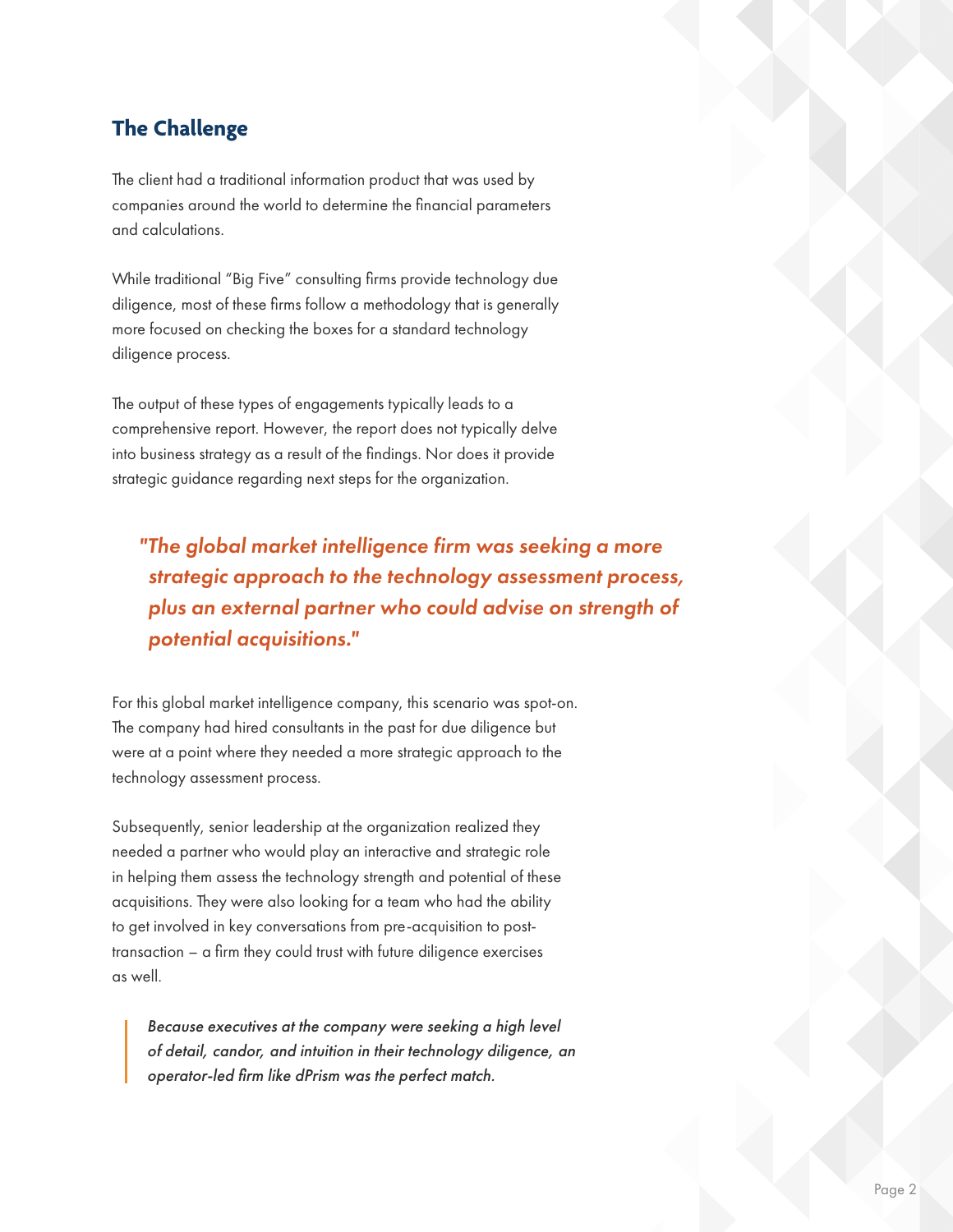## **The Approach**

Digital Prism Advisors began their due diligence exercise by zooming out, using a solid set of questions to get to the root of the desired outcome.

These questions included things like:

- •Is this company and technology going to be a good fit?
- Is this a smart business decision?
- •What risks may we encounter?
- •What things should we monitor if the deal moves forward?
- •Will we need to spend more in the future to invest in the product?

dPrism consultants were meticulous about analyzing the technology itself, but they also paid close attention to other critical elements such as the target acquisition company's engineering culture and leadership.

This big picture approach to technology due diligence is what sets dPrism apart from the traditional and rigid checkbox models – and the client quickly realized this.

## **The Solution**

To help the client understand what was going on beneath the surface, they used an investigative interview approach to peel back the layers of the target acquisition company.

Aside from data and objective facts, perspectives generally vary from person to person and team to team. Because of this, dPrism's crossexamination strategy was massively important as they sought to gain an informed, strategic viewpoint.

The overall solution design followed seven key steps:

- 1. Planning
- 2. Information Gathering
- 3. Technology Analysis
- 4. Debrief
- 5. Deep Dive & Cross Examination
- 6. Final Findings
- 7. Implementation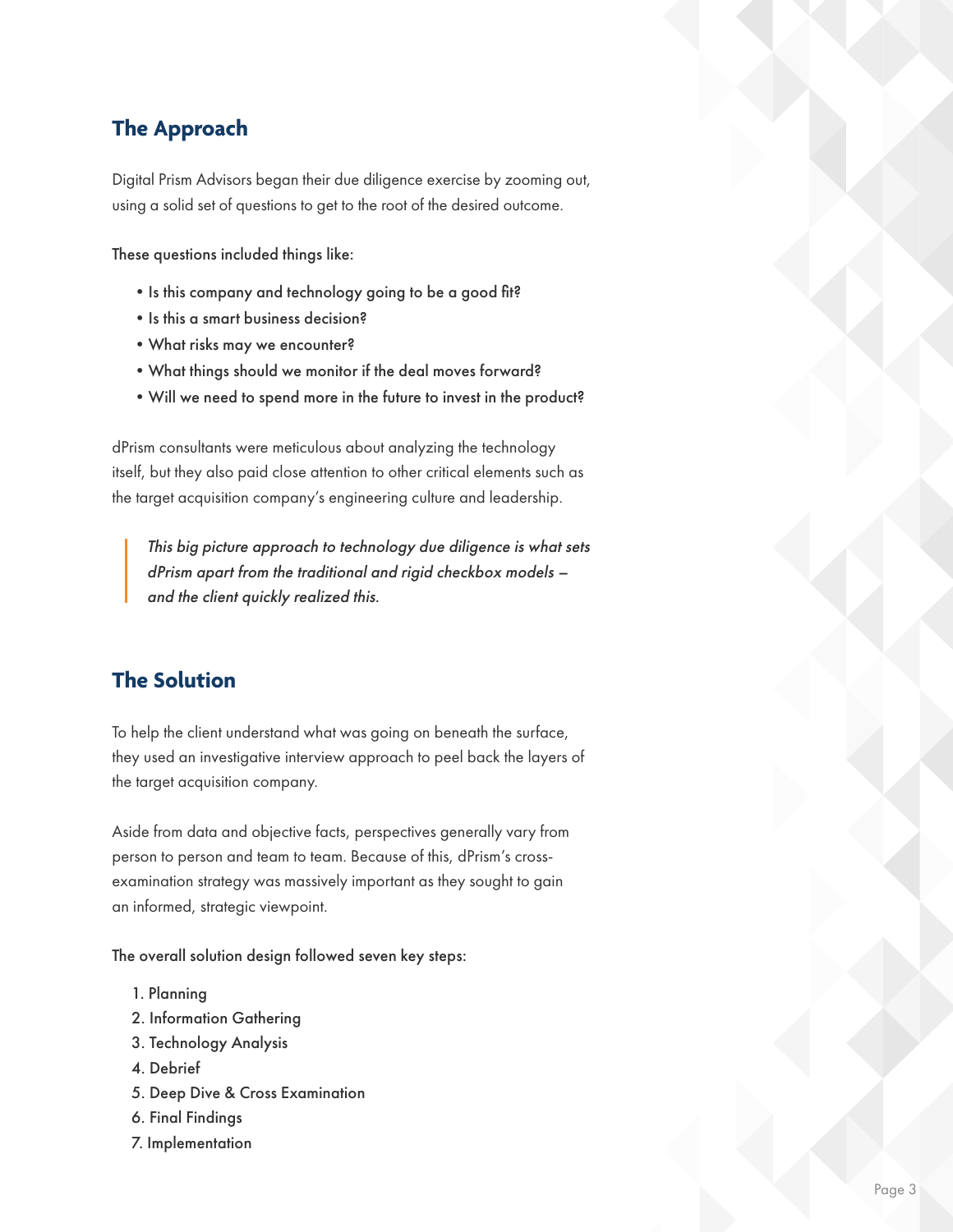## **A Visual Look at the Solution**

With all clients, dPrism communicates the scope of their work so that all parties understand the journey and expectations of the project. In this case, each step of the process involved key outcomes and led to the overall recommendations and implementation that followed.

| STEP <sub>1</sub><br><b>Planning</b>                                   | dPrism worked with the client to plan out multiple benchmarks<br>and milestones.                                                                                                                            |
|------------------------------------------------------------------------|-------------------------------------------------------------------------------------------------------------------------------------------------------------------------------------------------------------|
| STEP <sub>2</sub><br><b>Information</b><br>Gathering                   | In this stage, dPrism mapped out and conducted a series of<br>interviews with the target. These diagnostic interviews were<br>held with C-level executives and strategic members of the<br>technology team. |
| STEP <sub>3</sub><br><b>Technology</b><br><b>Analysis / Audit</b>      | dPrism reviewed documentation, setup and details of the<br>technology strategy and build - an expected element of a<br>technology due diligence exercise.                                                   |
| STEP 4<br><b>Debrief</b>                                               | The initial findings were presented to the client, prompting more<br>questions and information for dPrism to take to the next stage.                                                                        |
| STEP <sub>5</sub><br><b>Deep Dive</b><br>& Cross<br><b>Examination</b> | To build the validity and consistency of the information, the<br>dPrism team cross-examined the initial interviewees and dug<br>deeper into areas that needed more definition.                              |
| STEP 6<br><b>Final Findings</b>                                        | dPrism created final recommendations and a technology due<br>diligence report that was presented to the client, along with<br>potential risks, implications, and advice for next steps.                     |
| STEP <sub>7</sub><br><b>Implementation</b>                             | After a decision had been made on whether to go forward,<br>dPrism worked with the client to calibrate what their next steps<br>should be.                                                                  |